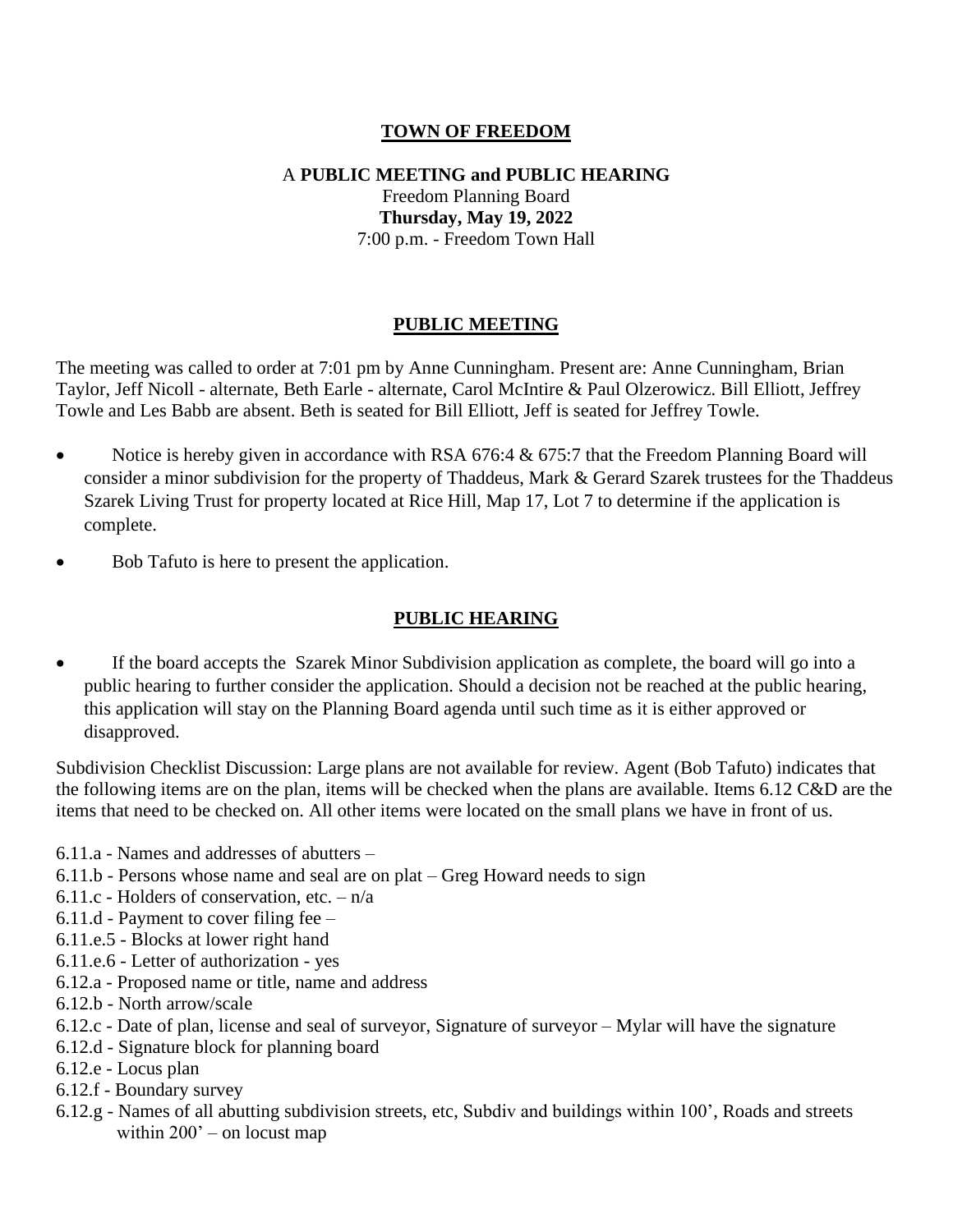- 6.12.h Location of property lines, Lot areas in square feet and acres
- 6.13.i Lots numbered
- 6.12.j Location amount of frontage on public rights of way
- 6.12.k Building setback lines
- 6.12.l Buildings and structures
- 6.12.m Land dedicated to public use  $n/a$
- 6.12.n Easements none
- 6.12.o Existing proposed community water/sewer  $-n/a$
- 6.12.p Water mains, etc.  $-n/a$
- 6.12.q Drainage analysis n/a
- 6.12.r Streets with names  $n/a$
- 6.12.s Final road profile n/a
- 6.12.t Existing and proposed driveways none need to confirm with Scott Brooks that he will approve a driveway
- 6.12.u Water courses, etc. intermittent stream, no standing water year round
- 6.12.v Topographical contours shown, Soil/wetland delineation seasonally wet in flood prone areas
- 6.12.x Location of perc tests, result provided, Town official witnessing we don't do this, Outline of 4k area  $-$  shown
- 6.12.y Location of existing/proposed well none
- 6.12.z Base elevations/flood hazard areas nothing on FEMA maps for this lot

Anne recommends that this is a complete application pending checking on 6.12 c&d – pending Scott Brooks driveway confirmation (6.12.t)for both lots.

6.12.x- existing or proposed well – not shown on plan. Do we assume by the acreage that there is room for wells? Yes.

Anne made a motion to accept the application as complete pending confirmation that 6.12.c&d are shown on the large plat and confirmation from Scott Brooks that there can be driveways on both lots per item 6.12.t. Paul seconded. APPROVED

Does it meet our standards?

- 9:1.a Character of land n/a
- 9:1.b High water table not unbuildable (Beth notes that there is a typo in this standard should read unsuitable)
- 9:1.d Fill and Dredge not being done
- 9:2.a Minimum lot size calculations are shown
- 9:2.b Permanent markers complete
- 9:3 Grading and drainage none proposed
- 9:4 Streets none proposed
- 9:5 Sewage disposal and water supply test pits and 4k are shown, no wells are shown the proposed well sites will be added to the plans
- 9:6 Premature and scattered n/a
- 9:7 off site improvements no
- 9:8 Community water supply no
- 9:9 Easements –
- 9:10 Parks and playgrounds no
- 9:11 Reserve strips no
- 9:12 Common facilities none